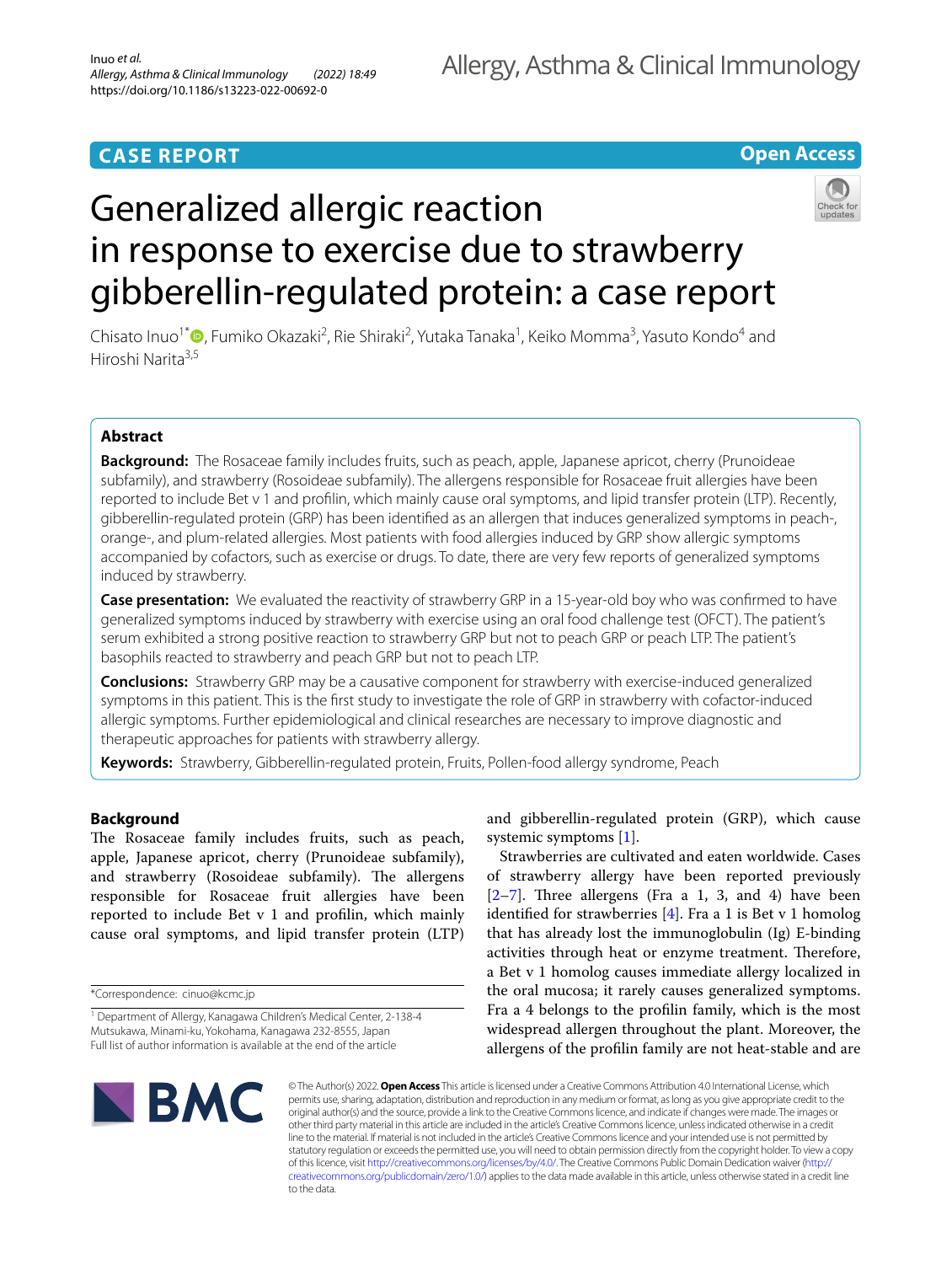vulnerable to gastric digestion. Fra a 3 belongs to the LTP family. Some studies have reported that Pru p 3 (LTP in peach) causes generalized symptoms [\[1](#page-3-0)]. Interestingly, a previous report suggested that Fra a 3 is less potent than peach or apple LTP  $[5]$  $[5]$ . To date, there are very few reports of generalized symptoms induced by strawberry [[2,](#page-3-1) [6](#page-3-5), [7\]](#page-3-2).

GRP has been identifed as another allergen that induces generalized symptoms in peach-, orange-, and plum-related allergies  $[7-14]$  $[7-14]$ . Most patients with food allergies induced by GRP show allergic symptoms accompanied by cofactors, such as exercise or drugs [[13\]](#page-4-1). Thus, we evaluated the reactivity of strawberry GRP in a patient who was confrmed to have generalized symptoms induced by strawberry with exercise using an oral food challenge test (OFCT).

### **Case presentation**

A 15-year-old boy presented with three episodes of allergic symptoms induced by exercise following ingestion of certain fruits. First, he had generalized urticaria induced by exercise after ingesting mixed fruit with canned peach. Moreover, he had generalized urticaria and cough induced by exercise after ingesting yogurt and apple. Furthermore, he had generalized urticaria and swollen lips induced by walking fast to school after ingesting strawberries and yogurt. He had no prior history of allergic symptoms presenting after ingestion of other foods. The patient underwent OFCTs, which included ingesting 10 fresh strawberries, one commercially available yogurt cup, one whole canned peach, or one and a half apples along with aspirin, followed by a 500-m sprint after 15 min, each on a diferent day. He experienced generalized urticaria after fruit consumption and exercise but not after eating yogurt with aspirin and/or exercise. He was diagnosed with exercise-induced strawberry, peach, and apple allergies. He had pollinosis, and his specifc IgE levels (ImmunoCAP; ThermoFisher Scientific, Waltham, MA) for Japanese cedar and cypress pollen were 26.4 and 9.73  $U_A/mL$ , respectively, whereas those for birch, alder pollen, and rBet v 1 were normal  $\langle$  <0.30 U<sub>A</sub>/mL). His fruit-specifc IgE levels, including those for strawberry, peach, apple, rPru p1, rPru p 3, rPru p 4, rMal d 1, and rMal d 3, were normal (Table [1\)](#page-1-0).

We performed a skin prick test with fresh strawberries using the "prick-prick" procedure. Histamine dihydrochloride (10 mg/mL) and saline were used as positive and negative controls, respectively. The patient exhibited positive reactions for strawberry (wheal, 4 mm) and the positive control (wheal, 10 mm) in the prick test and negative reactions for the negative control (wheal, 0 mm).

<span id="page-1-0"></span>

|          | Table 1 Clinical backgrounds of the present patient and control |  |  |  |
|----------|-----------------------------------------------------------------|--|--|--|
| patients |                                                                 |  |  |  |

|                           | Present<br>patient | Control<br>patient 1 | Control<br>patient 2 |
|---------------------------|--------------------|----------------------|----------------------|
| Clinical symptoms         |                    |                      |                      |
| Strawberry                |                    |                      |                      |
| Generalized symptoms      | $^{+}$             |                      |                      |
| Localized symptoms        | $^{+}$             | $^{+}$               | $^{+}$               |
| Peach                     |                    |                      |                      |
| Generalized symptoms      | $^{+}$             | $\pm$                |                      |
| Localized symptoms        | $^{+}$             | $^{+}$               | $^{+}$               |
| Apple                     |                    |                      |                      |
| Generalized symptoms      | $^{+}$             |                      |                      |
| Localized symptoms        | $^{+}$             | $^{+}$               | $^{+}$               |
| slgE (U <sub>A</sub> /mL) |                    |                      |                      |
| Strawberry sigE           | < 0.30             | < 0.30               | 0.76                 |
| Peach sigE                | < 0.30             | < 0.30               | 2.13                 |
| Apple sigE                | < 0.30             | < 0.30               | 3.82                 |
| Japanese Cedar sIgE       | 26.4               | 58.1                 | 78.4                 |
| Japanese Cypress sIgE     |                    | 14.6                 | 11.8                 |
| Birch sIgE                |                    | < 0.30               | 50.8                 |
| Alder sigE                |                    | < 0.30               | 38.4                 |
|                           |                    |                      |                      |

*sIgE* specifc immunoglobulin E.

For component analysis, we prepared peach GRP and LTP by immunoaffinity columns using monoclonal antibodies, as reported previously [\[10](#page-4-2)]. Strawberry GRP was purifed using a monoclonal antibody against peach GRP, which exhibited cross-reactivity to strawberry GRP. Each purifed protein showed a single band on sodium dodecyl sulfate–polyacrylamide gel electrophoresis under reducing or non-reducing conditions. The specific IgE levels to each protein were measured by enzymelinked immunosorbent assay (ELISA) with peroxidaselabeled anti-human IgE (SeraCare Life Sciences, Milford, MA). Data exhibiting absorbance at values 450 nm over the mean+three standard deviations of those of negative controls (four non-allergic individuals) were considered positive. We included control patients with strawberry, peach, and apple allergies among the patients of our hospital to evaluate the immunological diference in the reactivity of systemic and local symptoms to strawberries and peaches. Control Patient 1 had episodic generalized symptoms after ingesting peaches and mild oropharyngeal pruritus after ingesting strawberries without generalized symptoms. Control Patient 2 had mild oropharyngeal pruritus and swelling of the lips after ingesting peaches, apples, and strawberries without presenting generalized symptoms. Diferences in the clinical backgrounds and allergen-specifc IgEs between the case patient and controls are shown in Table [1.](#page-1-0) The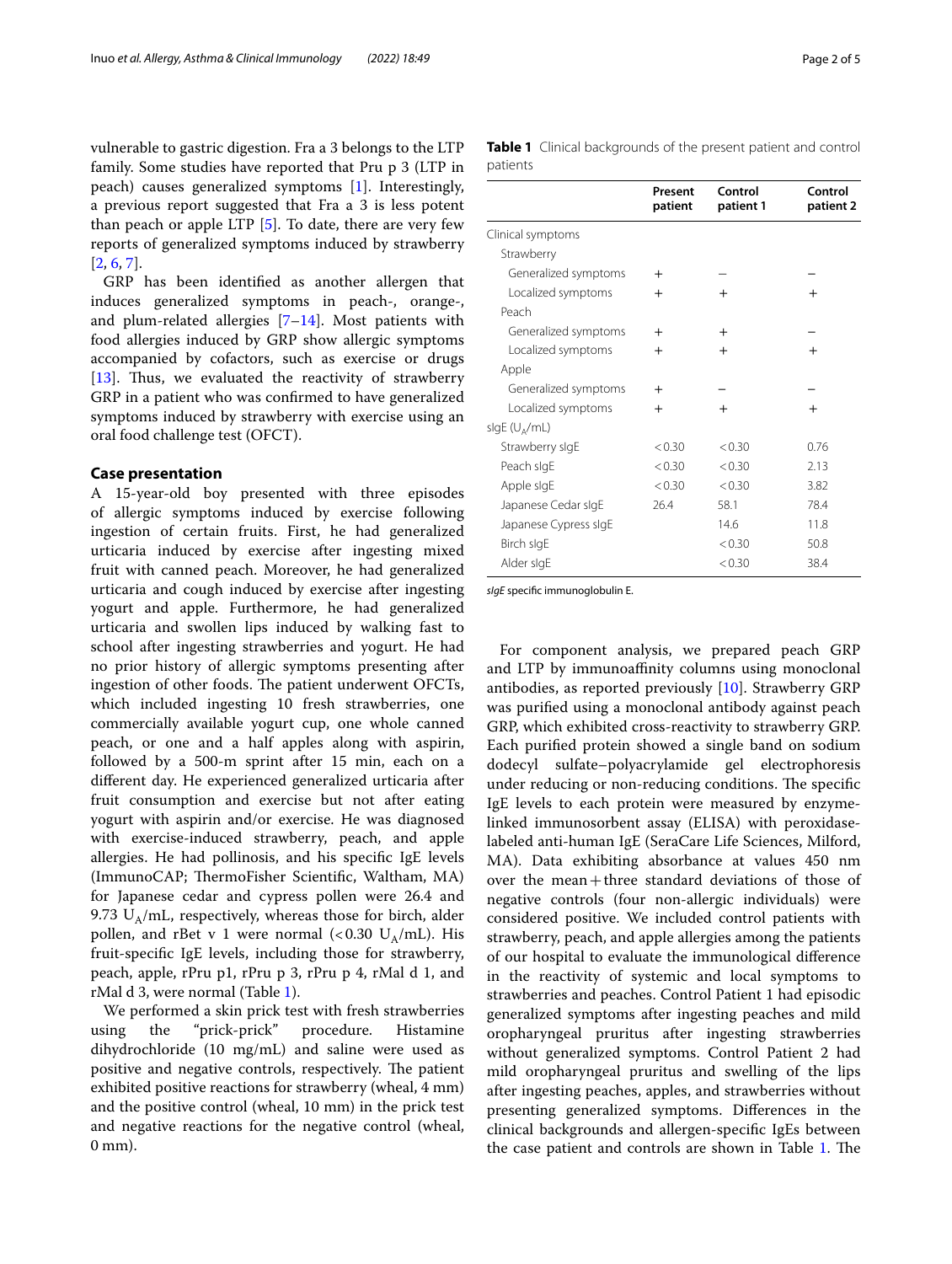patient's serum exhibited a strong positive result to strawberry GRP but a negative result to peach GRP and peach LTP. Control Patient 1 exhibited a strong positive result to peach GRP but not to strawberry GRP or peach LTP. Control Patient 2 did not react to any component. These results are shown in Fig. [1.](#page-2-0)

Basophil activation (BA) was tested using an allergenicity kit (Beckman Coulter, Fullerton, CA), as previously described [\[15](#page-4-3)]. Samples were analyzed using a FACSCalibur™ cell analyzer with CellQuest software (Becton Dickinson, Franklin Lakes, NJ). Basophils were identifed based on their forward- and side-scatter properties, absence of CD3, and presence of CRTH2. We evaluated allergen-specifc BA using serially diluted components (fve concentrations, 0.1–1000 ng/mL of total protein). We constructed dose-response curves for BA based on tenfold decreasing concentrations of the respective extracts. The area under the curve (AUC) of BA was evaluated. The patient's basophils reacted with strawberry and peach GRP but not with peach LTP (Fig. [2](#page-2-1)). The AUCs of BA due to strawberry and peach GRP were 11,221 and 9507, respectively. Basophils of Control Patient 2 did not react with these components (highest value:  $4.0\%$ ). The BA of Control Patient 1 could not be evaluated.

# **Discussion and conclusions The summary of the patient and the reactivity**

**of strawberry GRP**

This patient was confirmed to have strawberry, peach, and apple allergies using OFCTs. The immunological evaluations against strawberry and peach GRP had

<span id="page-2-0"></span>

CD203c+ basophil 15  $10$ 5  $\bar{\tilde{\mathbf{x}}}$  $\Omega$ 1000 100  $10$ 1  $0.1$ **Extracts concentration(ng/mL)** → Strawberry GRP - • Peach GRP · ▲ Peach LTP **Fig. 2** Basophil activation by strawberry GRP, peach GRP, and peach LTP extracts. The basophils of the present patient reacted to strawberry and peach GRPs but not to peach LTP. *GRP* gibberellin-regulated protein, *LTP* lipid transfer protein

<span id="page-2-1"></span>been performed. The patient's basophils and serum reacted with strawberry and peach GRP. Those of control patients who showed limited perioral symptoms without generalized symptoms after ingesting strawberries did not react to strawberry GRP.

# **The characters of GRP and cofactors**

 $20 -$ 

Strawberries are eaten raw and in processed foods, such as jam, yogurt, and cake. Tuppo et al. revealed that peach GRP is heat-stable  $[8]$  $[8]$ , which suggests that strawberry GRP might be heat-stable and induce allergy symptoms after ingestion of strawberry-containing processed food.

Most patients with sensitization to peach GRP were not sensitized to Rosaceae family pollens, including birch and alder pollen [[13\]](#page-4-1). Additionally, a relationship between cypress pollen allergy and GRP has been reported [\[14](#page-4-0)]. Our patient's specifc IgE levels are consistent with those reported previously.

This patient had no symptoms after ingestion of strawberries without exercise. He exhibited no respiratory or cardiological symptoms and had never experienced anaphylaxis. The symptoms induced by fruits required a cofactor, such as exercise and/or aspirin ingestion. Klingebiel et al. showed that BA in patients allergic to peach GRP with clinical reactions requiring cofactors was lower than that without cofactor requirement [\[14](#page-4-0)], which is consistent with our patient's BA. The low number of positive results in OFCTs against strawberries in a previous study may be because no cofactors were added to the OFCTs [[6\]](#page-3-5). Cofactors, such as exercise, are ones that lower the threshold for allergic reactions to food and increase the likelihood of a systemic reaction. Thus, in the present case, the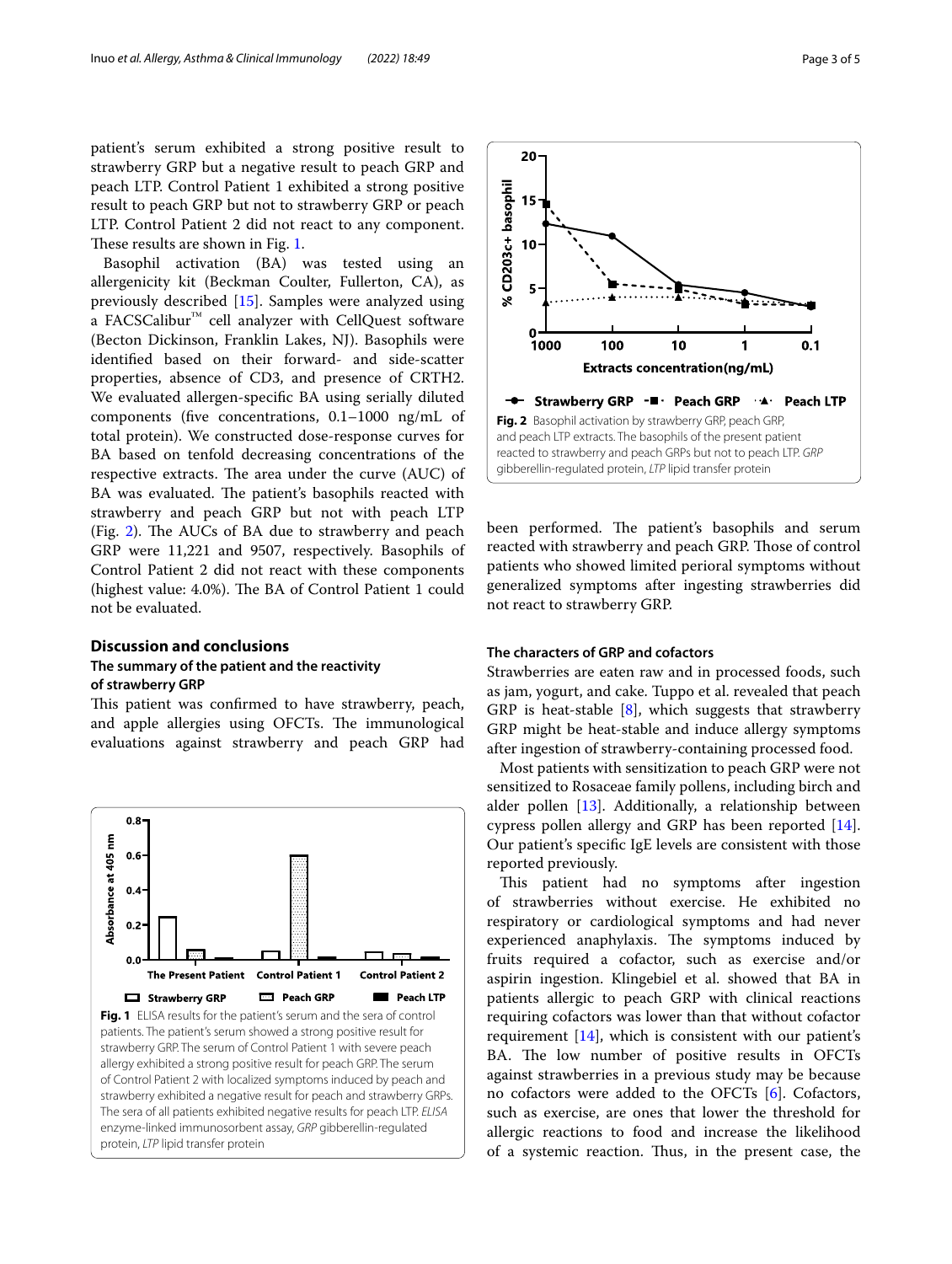sensitization to GRP was discovered after the symptoms occurred. We hope that strawberry GRP measurement will become more common to prevent allergic symptoms from occurring.

# **The reactivity of peach GRP and LTP**

The serum of this patient did not react to peach GRP. The reaction of some patients' sera to peach GRP was much weaker than that of BAs in a previous report [\[14](#page-4-0)]. Our previous report showed that some patients' sera exhibit weaker reactions to native peach GRP than to recombinant peach GRP  $[10]$ . The reactivity of peach GRP in ELISA and BA when assessing peach-induced generalized symptoms should be further examined.

We could not extract strawberry LTP; therefore, we could not evaluate the reaction of the present patient's serum to strawberry LTP. Reactions to apple LTP (Mal d 3) and peach LTP (Pru p 3) in the present patient were negative. A previous study showed that rFra a 3 (a strawberry LTP) is 73−77% homologous to Mal d 3, and all patients who tested negative for Mal d 3 also tested negative for rFra a 3 in that study [\[5](#page-3-4)]. It is unlikely that strawberry LTP contributed to the present patient's systemic symptoms.

# **Limitations**

This study had some limitations. First, tests for allergen components in strawberry are not available commercially and, hence, were not performed in this patient. Second, it remains unclear whether the primary sensitization to strawberry GRP was caused by peach or pollen.

## **Conclusion**

Strawberry GRP may be a causative component for strawberry with exercise-induced generalized symptoms in this patient. To our knowledge, this is the frst study to investigate the role of GRP in strawberry with cofactorinduced allergic symptoms. Further epidemiological and clinical researches are necessary to improve diagnostic and therapeutic approaches for patients with strawberry allergy.

### **Abbreviations**

AUC: Area under the curve; BA: Basophil activation; ELISA: Enzyme-linked immunosorbent assay; GRP: Gibberellin-regulated protein; LTP: Lipid transfer protein; OFCT: Oral food challenge test.

#### **Acknowledgements**

We would like to thank Editage ([www.editage.com\)](http://www.editage.com) for English language editing and publication support.

#### **Author contributions**

CI and FO designed the study. CI wrote the draft of the manuscript. CI and FO contributed equally to this work. CI, FO, RS, and YT contributed to data collection. KM, YK, and HN assisted in data interpretation. All authors have read and approved the fnal manuscript.

## **Funding**

This work was supported by JSPS KAKENHI (grant number JP19K14025).

## **Availability of data and materials**

All data generated or analyzed during this study are included in this article. Further inquiries can be directed to the corresponding author.

## **Declarations**

#### **Ethics approval and consent to participate**

The patient and his parents provided written informed consent for this study.

#### **Consent for publication**

Written informed consent for publication of the clinical details of the patient was obtained from the patient and his parent.

#### **Competing interests**

The authors declare that they have no competing interests.

#### **Author details**

<sup>1</sup> Department of Allergy, Kanagawa Children's Medical Center, 2-138-4 Mutsukawa, Minami-ku, Yokohama, Kanagawa 232-8555, Japan. <sup>2</sup>Department of Food Science and Human Nutrition Faculty of Agriculture, Ryukoku University, 1-5 Yokotani, Seta Oe-cho, Otsu, Shiga 520-2194, Japan. 3 <sup>3</sup> Department of Food Science, Kyoto Women's University, 35 Kitahiyoshi-cho, Imakumano, Higashiyama-ku, Kyoto 605-8501, Japan. <sup>4</sup>Department of Pediatrics, Fujita Health University Bantane Hospital, 3-6-10 Otobashi, Nakagawa-Ku, Nagoya, Aichi, Japan. <sup>5</sup> Kyoto College of Nutritional and Medical Sciences, 18 Setogawa-cho, Sagatenryuji, Ukyo-ku, Kyoto, Japan.

## Received: 17 November 2021 Accepted: 30 May 2022 Published online: 11 June 2022

#### **References**

- <span id="page-3-0"></span>1. Poncet P, Sénéchal H, Charpin D. Update on pollen-food allergy syndrome. Expert Rev Clin Immunol. 2020;16:561–78. [https://doi.org/10.](https://doi.org/10.1080/1744666X.2020.1774366) [1080/1744666X.2020.1774366.](https://doi.org/10.1080/1744666X.2020.1774366)
- <span id="page-3-1"></span>2. Rodriguez J, Crespo JF, Lopez-Rubio A, De La Cruz-Bertolo J, Ferrando-Vivas P, Vives R, et al. Clinical cross-reactivity among foods of the Rosaceae family. J Allergy Clin Immunol. 2000;106:183–9. [https://doi.org/10.1067/](https://doi.org/10.1067/mai.2000.106927) [mai.2000.106927](https://doi.org/10.1067/mai.2000.106927)
- 3. Eriksson NE, Möller C, Werner S, Magnusson J, Bengtsson U, Zolubas M. Self-reported food hypersensitivity in Sweden, Denmark, Estonia, Lithuania, and Russia. J Investig Allergol Clin Immunol. 2004;14:70–9.
- <span id="page-3-3"></span>4. Andersen MB, Hall S, Dragsted LO. Identifcation of European allergy patterns to the allergen families PR-10, LTP, and proflin from Rosaceae fruits. Clin Rev Allergy Immunol. 2011;41:4–19. [https://doi.org/10.1007/](https://doi.org/10.1007/s12016-009-8177-3) [s12016-009-8177-3.](https://doi.org/10.1007/s12016-009-8177-3)
- <span id="page-3-4"></span>5. Zuidmeer L, Salentijn E, Rivas MF, Mancebo EG, Asero R, Matos CI, et al. The role of proflin and lipid transfer protein in strawberry allergy in the Mediterranean area. Clin Exp Allergy. 2006;36:666–75. [https://doi.org/10.](https://doi.org/10.1111/j.1365-2222.2006.02453.x) [1111/j.1365-2222.2006.02453.x](https://doi.org/10.1111/j.1365-2222.2006.02453.x).
- <span id="page-3-5"></span>6. Cabrera-Freitag P, Bermejo Becerro A, Abreu Ramírez MG, Álvarez-Perea A, Infante Herrero S, Fuentes-Aparicio V, et al. Allergy to strawberry in children from the Mediterranean area Is it really allergy. J Investig Allergol Clin Immunol. 2020;30:283–5.<https://doi.org/10.18176/jiaci.0491>.
- <span id="page-3-2"></span>7. Biagioni B, Tomei L, Valleriani C, Liccioli G, Barni S, Sarti L, et al. Allergy to gibberellin-regulated proteins (Peamaclein) in children. Int Arch Allergy Immunol. 2021;182:1194–9.<https://doi.org/10.1159/000517413>.
- <span id="page-3-6"></span>8. Tuppo L, Spadaccini R, Alessandri C, Wienk H, Boelens R, Giangrieco I, et al. Structure, stability, and IgE binding of the peach allergen Peamaclein (Pru p 7). Biopolymers. 2014;102:416–25. [https://doi.org/10.](https://doi.org/10.1002/bip.22530) [1002/bip.22530](https://doi.org/10.1002/bip.22530).
- 9. Ando Y, Miyamoto M, Kato M, Nakayama M, Fukuda H, Yoshihara S. Pru p 7 predicts severe reactions after ingestion of peach in Japanese children and adolescents. Int Arch Allergy Immunol. 2020;181:183–90. [https://doi.](https://doi.org/10.1159/000504367) [org/10.1159/000504367](https://doi.org/10.1159/000504367).